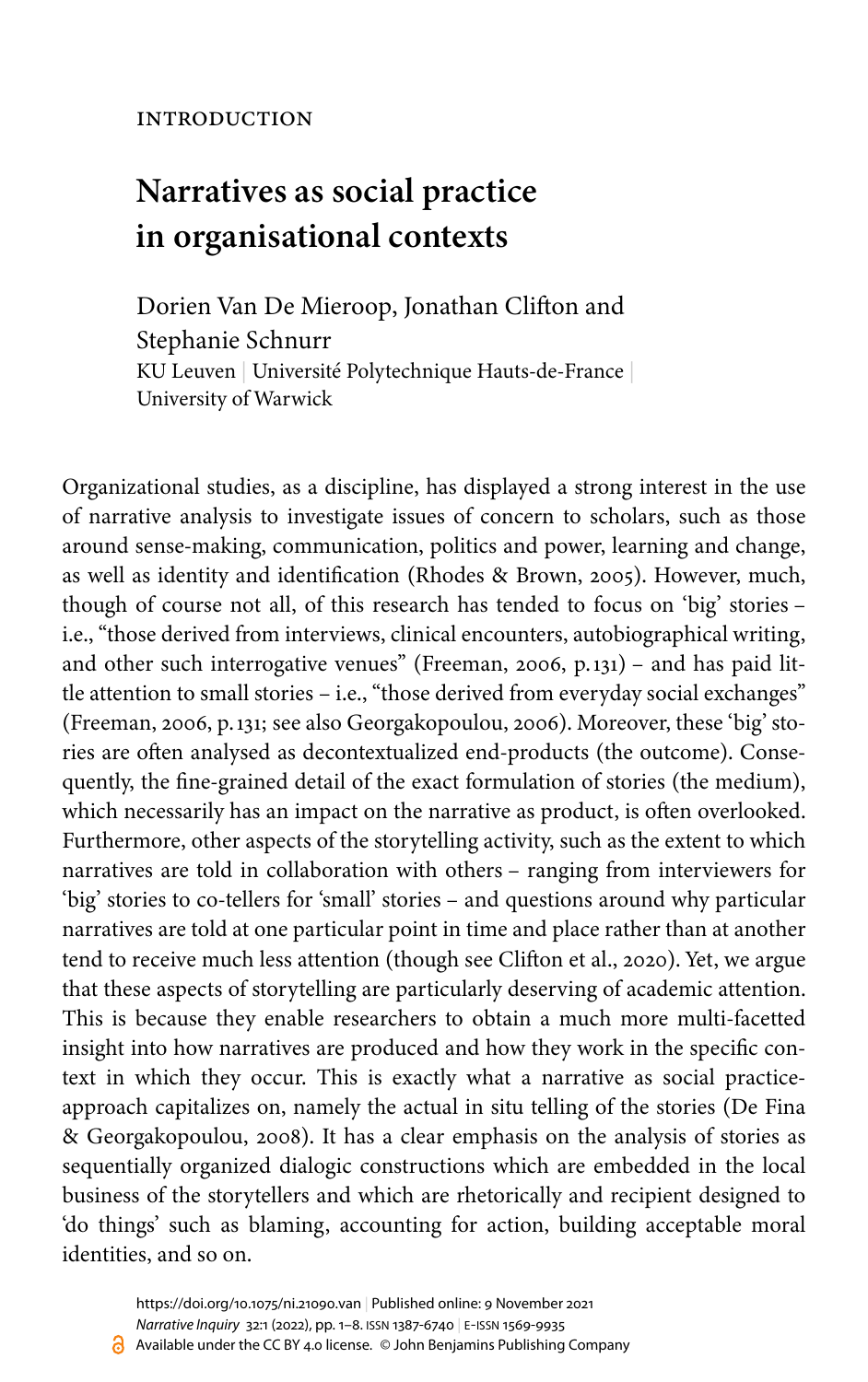Moreover, whilst analysing storytelling as social practice has "a focus on local interaction as a starting point for analysis" ([De Fina & Georgakopoulou, 2015](#page-6-5), p. 3), it does not restrict itself to the analysis of storytelling talk. As De Fina and Georgakopoulou ([2015,](#page-6-5) p. 3) maintain, it also seeks "an understanding of the embedding of narratives within discursive and sociocultural contexts" and so it is concerned with the interplay between discourse little-d (i.e., language in use, cf. [Gee, 1999](#page-6-6)) and Discourse big-D (i.e., the wider socio-historical context of storytelling, cf. [Gee, 1999](#page-6-6)). While the focus on 'little d'-discourse invites a careful scrutiny of the particularities that characterize the formulation of these stories, often in collaboration – or, alternatively, in contestation – with other interlocutors, the focus on Discourse 'big-D' takes into account aspects of the contexts beyond those in which the stories are told. Given the focus of this special issue on narratives in organizational contexts, the contexts that can typically be made relevant in these storytelling activities, range from the highly specific and local (e.g. at the level of the Community of Practice, [Wenger, 1988\)](#page-6-7) through the more abstract level of organizational missions and values to larger sociocultural contexts that are characterized by big D-Discourses, or as they are alternatively called, 'dominant discourses' or 'master narratives' ([Bamberg, 2005\)](#page-6-8). Whilst these may be considered to be "pre-existent sociocultural forms of interpretation" ([Bamberg,](#page-6-8) [2005](#page-6-8), p. 287), nevertheless they are always negotiated through interaction during which storytellers selectively draw upon particularized versions of these Discourses ([Clifton & Van De Mieroop, 2016](#page-6-9)). In other words, Discourses provide resources that storytellers draw upon in the here-and-now of the telling which, when drawn upon, are reflexively (re)enacted in the storytelling talk. Thus, there is a constant oscillation and interplay between language use, the contexts in which this occurs, and wider socio-historical ways of understanding the world.

The papers in this special issue explore a wide range of story types – both *big* and *small* – and they range across various genres ([Van De Mieroop, 2021](#page-6-10)), which implies that the stories may sometimes deviate significantly from the canonical narrative of personal experience as proposed in the seminal work by [Labov and](#page-6-11) [Waletzky \(1966\)](#page-6-11). Although the papers in this collection focus on different aspects of organisational realities and practices, each contribution essentially draws on naturally-occurring stories told *in* or *about* the workplace and they come from a number of different venues: business meetings, professional-lay encounters, physician-patient/physician interactions, online posts, mentoring sessions, informal workplace talk about work, and so on. Moreover, exploring different organisational contexts – including healthcare, further education, business, non-profit organisations, and organisational training – the papers use different approaches to narratives – such as interactional sociolinguistics, positioning theory, membership categorization analysis, ethnography, and conversation analysis.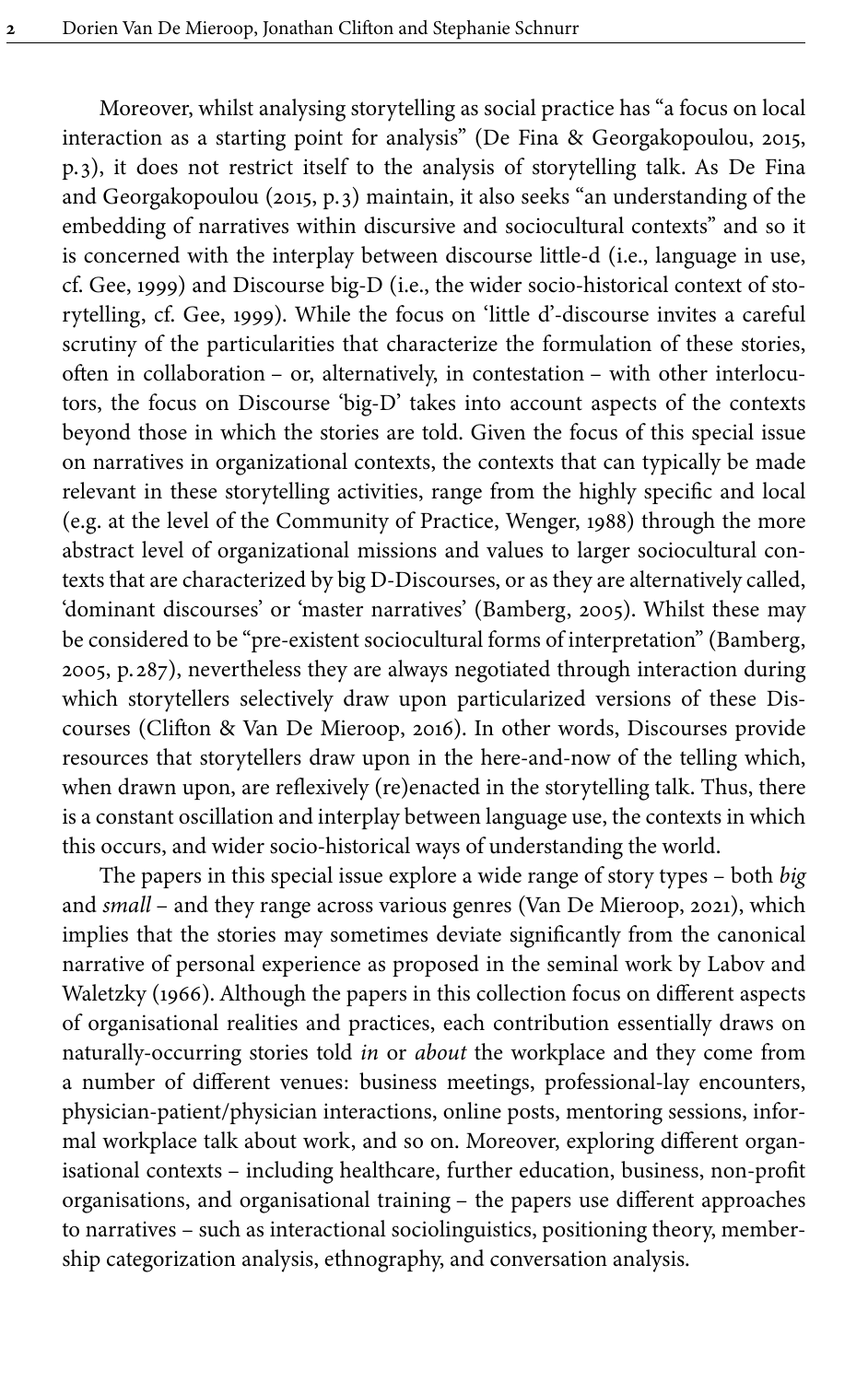Despite this variety of genres, approaches to analysis, and contexts, the following *leitmotiv* emerges from the papers in this special issue, namely that these narratives are clearly multifunctional social practices. Of course, many of these narratives serve the more general purpose of making sense of everyday events in the narrator's life. It is therefore not surprising that in many contributions to this special issue we can observe that the narratives are topically related to some form of contestation or negative evaluation (see especially the contributions of Brookes et al., Chalupnik, Jacobs et al., and Nissi & Pässilä). In these cases, different viewpoints, opinions, and arguments emerge and are played out against one another. This negotiation of meaning occurs either in real-time in situ narratives, or it is dealt with through post-hoc narratives that attempt to capture and understand what happened. Beyond sensemaking, the articles in this issue attest to the plethora of functions that these narratives may simultaneously serve. While some of these functions are clearly oriented to the more transactional nature of telling stories in workplace contexts (e.g., managing disagreement; sharing knowledge; displaying expertise; making decisions; establishing protocols and jointly solving problems), other functions are more relationally oriented, (e.g., reinforcing trust, negotiating blame, and empowering employees). In this way, narratives may contribute to the construction of a variety of work- and non-work-related identities, ranging from expert identities through in-group identities, to migrant identities. Hence these multifunctional narratives may also constitute an integral part of personal as well as professional development.

Furthermore, all contributions explore how these narratives draw on, and so (re)enact, the contextual 'layer(s)' in which they occur. 'Context' is a multi-layered concept, and while it is thus possible that narrators make relevant a multiplicity of contextual layers in the stories they tell, often the exploration of the relation between narratives and 'only' one or two contextual layers is capitalized on. This is also the case for the narratives that the contributions to this special issue focus on, and we have used this contextual orientation as an ordering principle for the compilation of this issue. In particular, we start with contributions in which the narrative's relation to local contexts is explored, and we gradually shift to narratives in which an increasingly 'larger' societal orientation is made relevant. Thus, we start with three papers that mainly scrutinize the formulation of these narratives vis-à-vis the specificities, constraints and affordances of the local contexts in which they occur. In particular, the paper by Gavin Brookes, Tony McEnery, Mark McGlashan, Gillian Smith and Mark Wilkinson explores narratives as social practice in the online context of the National Health Service in England. Drawing on corpus analysis and using [Labov and Waletzky's \(1966\)](#page-6-11) framework, the authors analyse the discursive strategies through which patients use narratives to evaluate their experiences of healthcare services online. Findings illustrate not only that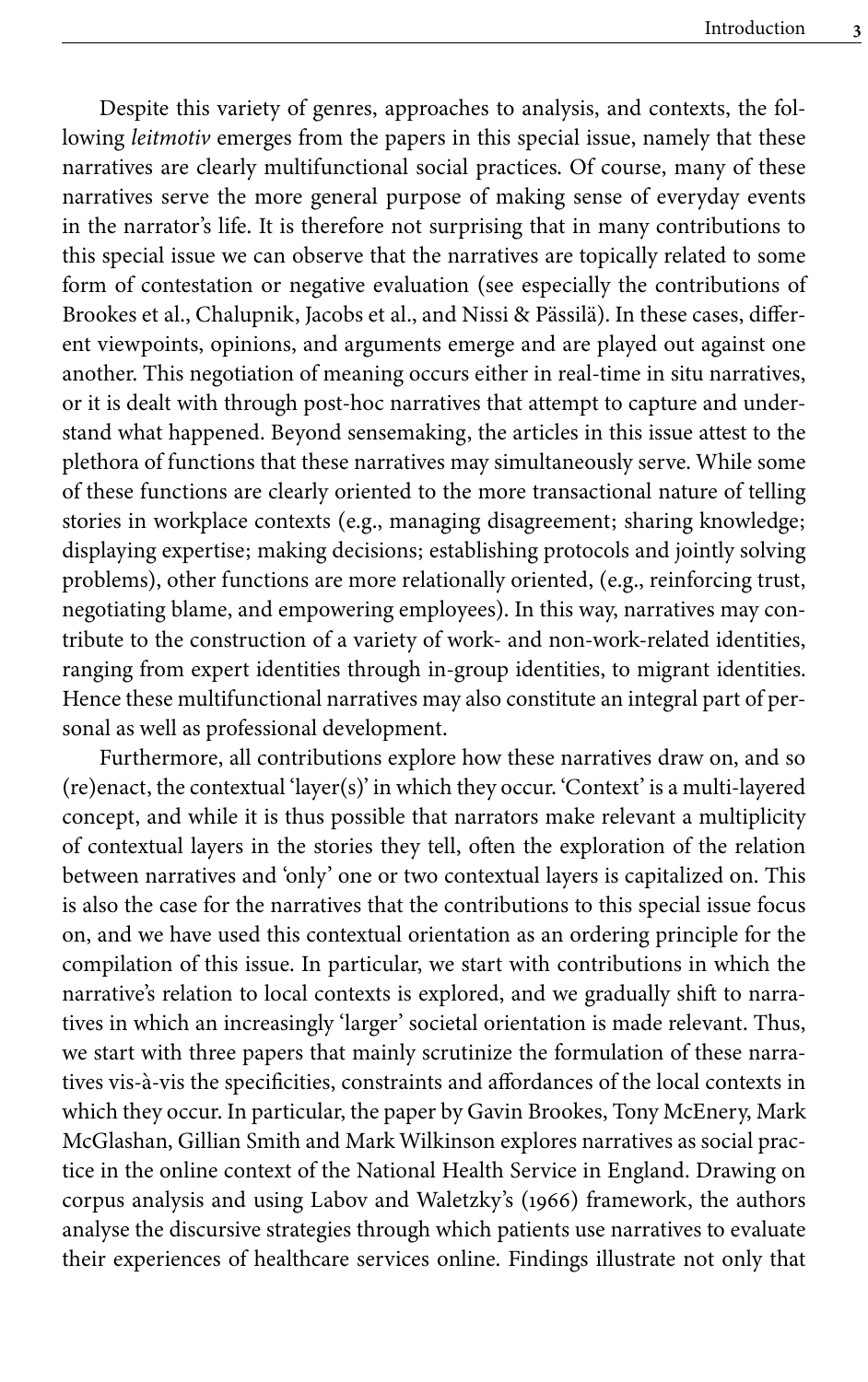narratives frequently occur in this context, but that they occur particularly often in comments that negatively evaluate care. Moreover, as mediated social practice, the narratives are shaped by the technological affordances and social dynamics of this online context.

Another paper that focuses on narratives as social practice on the local level within a medical context is Amy Fioramonte's contribution. Her paper explores the use of small stories told by physicians and patients in the various phases of face-to-face medical interviews. An in-depth analysis of audio-recorded interactions at two outpatient clinics in the US illustrates that narrative accounts are interwoven and unfold across various phases of the medical interview and are utilized in a variety of ways to collaboratively accomplish specific social practices, such as raising difficult topics, resisting treatment, and influencing the treatment decision making process.

The final paper that particularly zooms in on the local ecology of storytelling is the paper by Malgorzata Chalupnik. More specifically, she focuses on story ownership and tellership, i.e., who owns a story and who has the right to tell it (and how). Conducting an in-depth analysis of authentic workplace interactions involving the members of an IT team at a Further Education institution in the UK, this paper unpacks the specific processes through which story tellers collaboratively – but not necessarily harmoniously – tell a story. Particular attention is paid to the negotiation of meaning that becomes visible in the often incomplete and fragmented narratives, and the important role of the ecology of storytelling – including the audience (who can become a co-narrator) and the setting of the storytelling (i.e., the workplace).

Then three other papers are presented in which the embedding of stories within the particular locally enacted Community of Practice is highlighted.

A first contribution relating to this contextual level is Almut Koester's article on story-telling that emerges in a care home for older people with dementia in England. In particular, she zooms in on interactions of the care staff and teases out the functions that narratives perform in the staff 's workplace practice and more generally in that of the care home. Focusing specifically on transactionally oriented stories, Koester finds that these stories provide key sites for identity construction, relationship-building, sense-making, knowledge-sharing, joint problem-solving and (critical) reflection on and evaluation of the care home practices. In this way, narratives are crucial to ensuring that the work of the care home runs smoothly and that residents receive appropriate and professional care.

Also drawing on data from within a medical context, Mariana Lazzaro-Salazar analyses the use of case narratives during staff meetings in a New Zealand healthcare institution. From a methodological perspective, she combines the notion of Communities of Practice with interactional sociolinguistics. Making the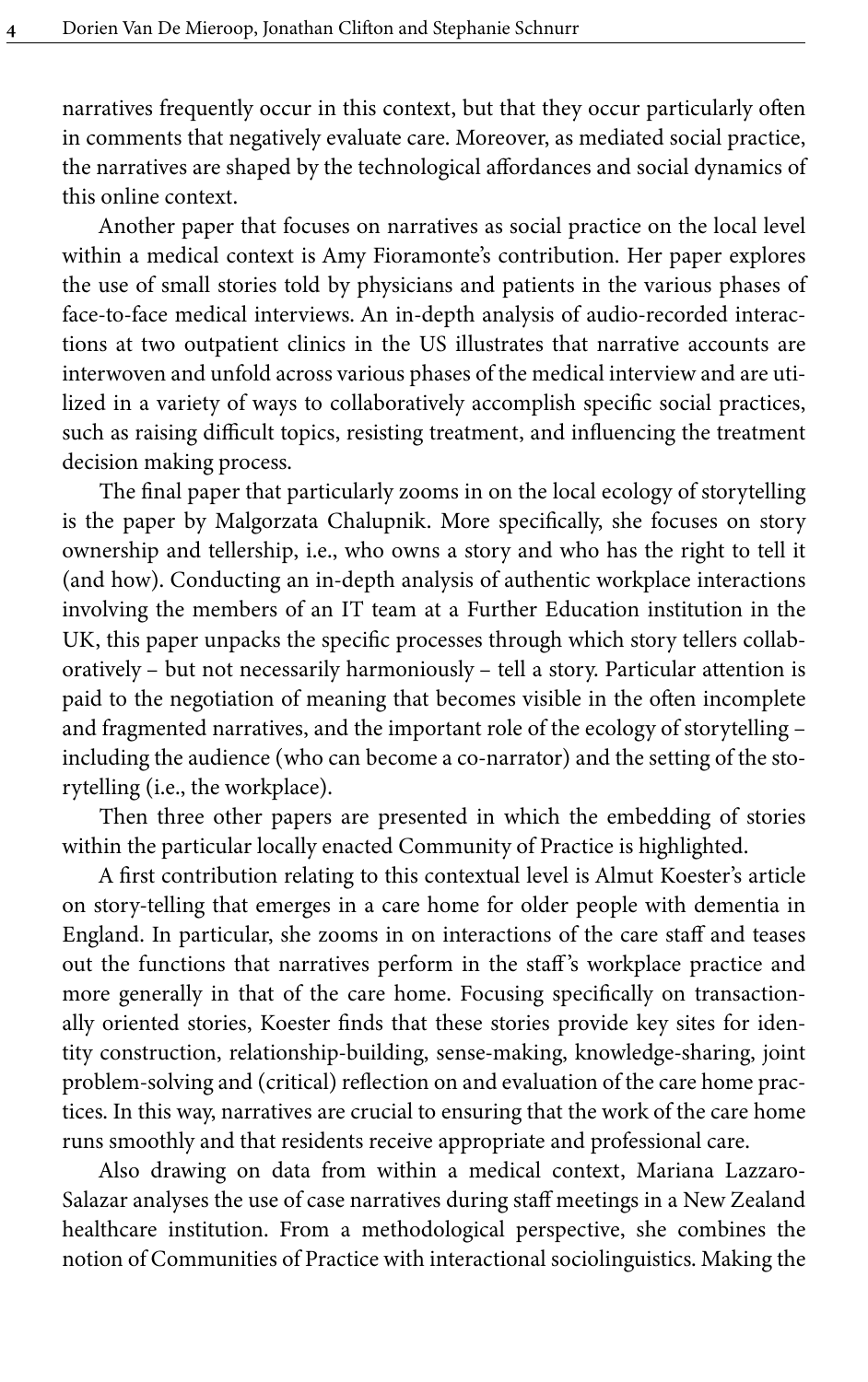link between the professional practice of evidenced based medicine and narrative as social practice, she focuses on the way in which narratives are negotiated by the participants and are used to: manage disagreement; attribute accountability; share knowledge; display expertise; make-decisions; and establish protocols. Narratives are thus shown to be an integral part of reflective practice in and through which health care professionals expand their skills, knowledge, and expertise and so manage the medical practices of the team.

Christina Efthymiadou and Jo Angouri also use this combination of an interactional sociolinguistic approach and the notion of Communities of Practice, but focus on a rather different context. More specifically, they analyse an iterative narrative of the founding of a Greco-Turkish business partnership as it emerges in different contexts. Significantly, whilst historically Greco-Turkish relationships have often been strained, in their analyses, Efthymiadou and Angouri demonstrate how the storytellers draw on the participants' common heritage as Pontics from the Black Sea region of modern Turkey. The repeated telling of the founding narrative, and the evocation of a common heritage, allows the key organisational players to establish an in-group identity that reinforces trust between the partners and which is conducive to the smooth running of the partnership.

Following this, there are two papers that tease out the ways in which narratives can be reflexively related to the more abstract organizational level. First, Riikka Nissi and Anne Pässilä use conversation analysis to investigate stories told during mentoring sessions for trainee consultants in Finland. They find that interaction in the mentoring sessions often takes the form of narratives of the trainee's experiences as they reflect upon their practice and their professional development. Nissi and Pässilä particularly focus on contested narratives in which the participants produce different narratives of the same event as they negotiate blame and accountability for a problematic intervention by trainees. Through the analysis of these emergent narratives-in-interaction, they demonstrate how narratives are an integral part of professional development and how they become a vehicle for reflection that shapes professional identities, competences, and practices.

Next, an entirely different context for 'narrative work' is focused upon in Leigh Harrington's article on telephone-mediated debt collection encounters. Unlike other professional-lay encounters, debt collection typically entails "imposition" by organisational representatives on their clients in order to recover owed money. Importantly, in this case the professional represents a credit union, i.e., a small, non-profit organisation that provides fair and ethical financial services, including savings and loans, to the local community. Harrington argues that the organisation's values are made tangible in the narrative practices during these collection encounters, in which the collector affords indebted individuals interactive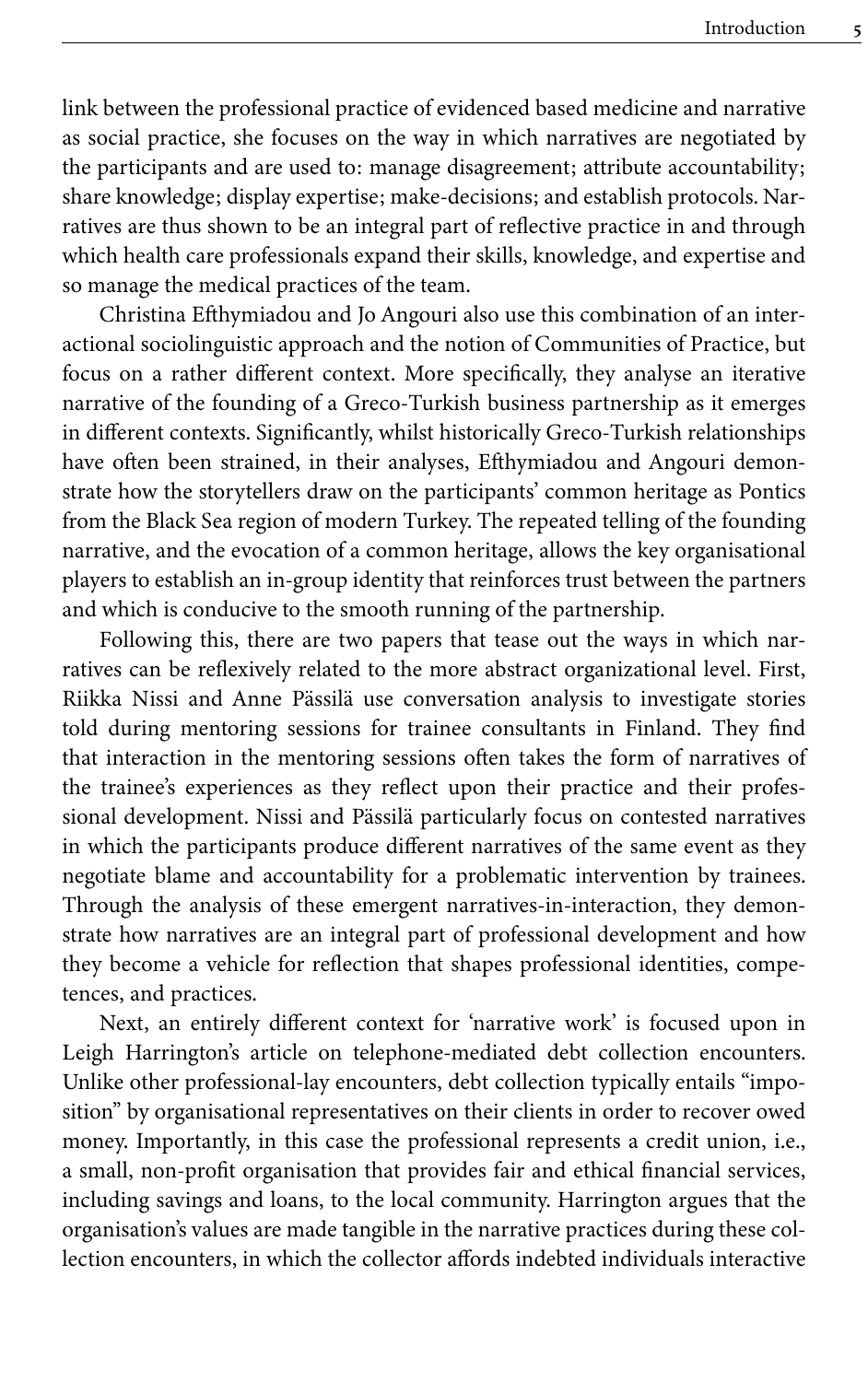space and agency to tell their stories. In this way, the debt collector foregrounds concern for their personal problems over their debt and so enacts the organisation's consciously ethical, responsible, and debtor-centric principles.

The two final contributions then specifically tap into the way these stories interact with the larger societal context and big D-Discourses. First, Catho Jacobs, Dorien Van De Mieroop and Colette Van Laar investigate the ways in which narratives are used to make sense of (contested) past experiences. Using positioning theory and drawing on membership categorization analysis, their paper illustrates how storytellers with migrant backgrounds in Flanders tell stories of micro-aggressions in institutional and workplace contexts that project powerless and outgroup ethnic identities on them. However, in the here and now of the storytelling, the storytellers not only (re)construct in-group identities between tellers but they also (re)claim empowered identities in the storyworld. The distinctiveness of this paper is that it demonstrates how analysing narratives as social practice can provide empirical evidence that complements social psychological models of rejection/identification that to date have only been investigated in laboratory-based contexts and which have not been researched as in situ social practices.

In the final paper of this special issue, Michael Handford conducts a corpusassisted discourse analysis of national stereotypes that occurred in authentic business meetings in a range of different workplaces in Europe, Asia and the US. Findings show that the national stereotypes that are used in workplace narratives constitute a contextual, situated social practice. After categorising the stereotypes that occur in the meetings, this paper discusses the roles they play in indexing the identities of the stereotyped and the stereotyping. It is argued that while the use of national stereotypes may be ethically problematic and potentially detrimental to business success, their use may be motivated by local workplace goals. In this way, this final contribution to the special issue nicely links the local contextual level to larger societal ideologies and Discourses.

Overall, we hope that this special issue thus offers an overview of the various contextual layers that can be made relevant in stories occurring in organizational contexts, while, as the individual contributions show, also paying attention to the often multi-layered contextual orientation of storytelling activities. In this way, this issue specifically aims to foreground the link between highly particular stories about the everyday business of living and working – what these events *mean* and *do* – and the way in which they may affect local, organizational and more global processes of living and working on a more general level. Moreover, the various contributions clearly demonstrate the wide variety of functions that narratives can perform in – and in relation to – the workplace, thus clearly emphasizing the importance of storytelling for organizational life. Taken together, the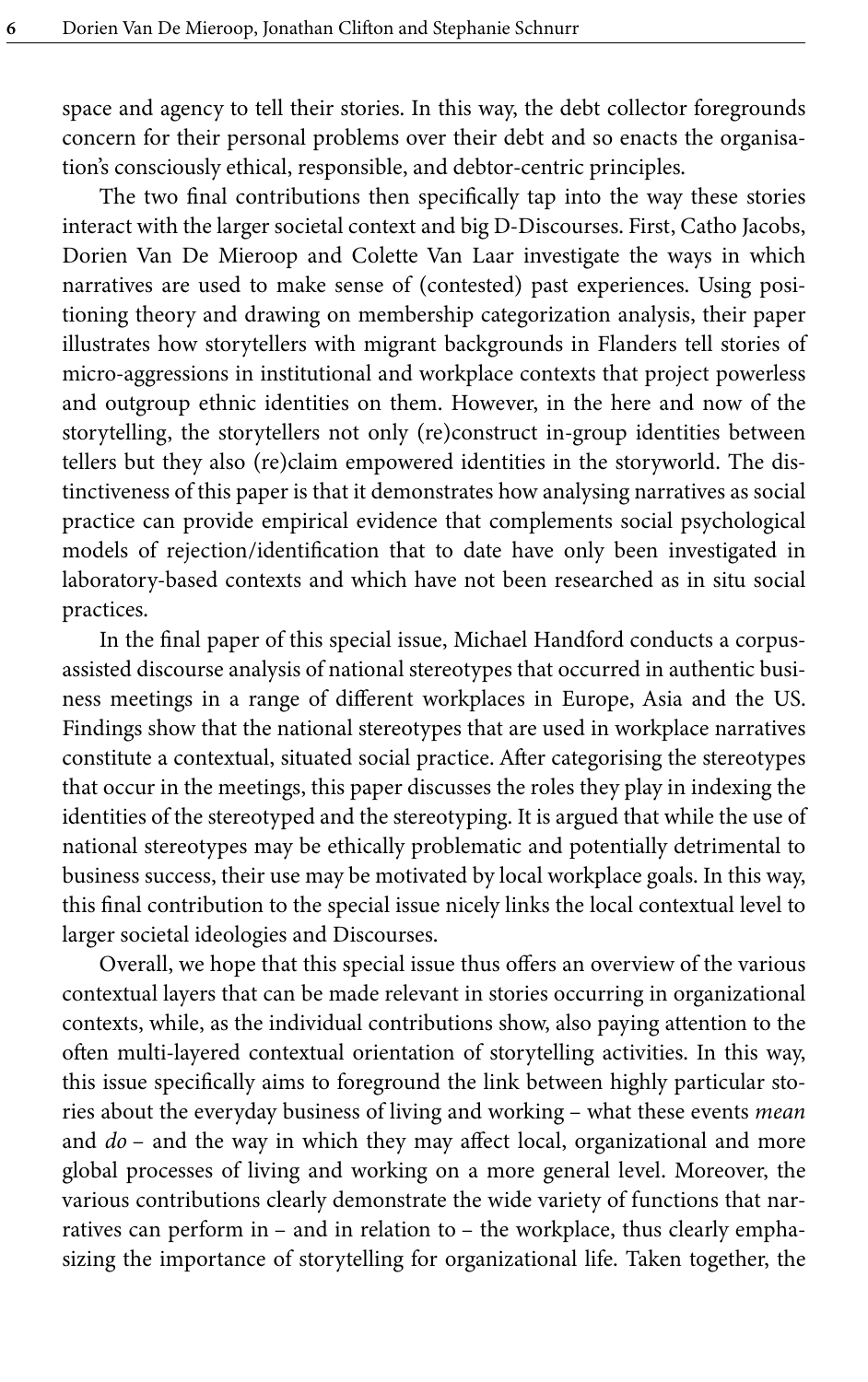contributions in this special issue thus illustrate some of the many benefits that approaching narratives in organisational contexts from a social practice perspective can bring.

### **Funding**

Open Access publication of this article was funded through a Transformative Agreement with KU Leuven.

#### **References**

- <span id="page-6-8"></span>Bamberg, M. (2005). Master Narratives. In D. Herman, M. Jahn, & M.-L. Ryan. (Eds.), *The Routledge encyclopedia of narrative theory* (pp. 287–288). Routledge.
- <span id="page-6-3"></span>Clifton, J., Schnurr, S., & Van De Mieroop, D. (2020). *The Language of Leadership Narratives: A Social Practice Perspective*. Routledge.
- <span id="page-6-9"></span>Clifton, J., & Van De Mieroop, D. (2016). *Master Narratives, Identities, and the Stories of Former Slaves*. John Benjamins. [https://doi.org/10.1075/sin.22](https://doi.org/10.1075%2Fsin.22)
- <span id="page-6-4"></span>De Fina, A., & Georgakopoulou, A. (2008). Analysing narratives as practices. *Qualitative Research*, *8*(3), 379–387. [https://doi.org/10.1177/1468794106093634](https://doi.org/10.1177%2F1468794106093634)
- <span id="page-6-5"></span>De Fina, A., & Georgakopoulou, A. (2015). Introduction. In A. De Fina & A. Georgakopoulou. (Eds.), *The Handbook of Narrative Analysis* (pp. 1–17). Wiley Blackwell. [https://doi.org/10.1002/9781118458204.ch0](https://doi.org/10.1002%2F9781118458204.ch0)
- <span id="page-6-1"></span>Freeman, M. (2006). Life "on holiday"? In defense of big stories. *Narrative Inquiry*, *16*(1), 131–138. [https://doi.org/10.1075/ni.16.1.17fre](https://doi.org/10.1075%2Fni.16.1.17fre)
- <span id="page-6-6"></span>Gee, J.P. (1999). *An introduction to discourse analysis: Theory and method*. Routledge.
- <span id="page-6-2"></span>Georgakopoulou, A. (2006). Thinking big with small stories in narrative and identity analysis. *Narrative Inquiry*, *16*(1), 122–130. [https://doi.org/10.1075/ni.16.1.16geo](https://doi.org/10.1075%2Fni.16.1.16geo)
- <span id="page-6-11"></span>Labov, W., & Waletzky, J. (1966). Narrative Analysis: oral versions of personal experience. In J. Helm. (Ed.), *Essays on the Verbal and Visual Arts* (pp. 12–44). Universiy of Washington Press.
- <span id="page-6-0"></span>Rhodes, C., & Brown, A.D. (2005). Narrative, organizations and research. *International Journal of Management Reviews*, *7*(3), 167–188. [https://doi.org/10.1111/j.1468-2370.2005.00112.x](https://doi.org/10.1111%2Fj.1468-2370.2005.00112.x)
- <span id="page-6-10"></span>Van De Mieroop, D. (2021). The Narrative Dimensions Model and an Exploration of Various Narrative Genres. *Narrative Inquiry*, *31*(1), 4–27. [https://doi.org/10.1075/ni.19069.van](https://doi.org/10.1075%2Fni.19069.van)
- <span id="page-6-7"></span>Wenger, E. (1988). *Communities of practice: Learning, meaning and identity*. Cambridge University Press.